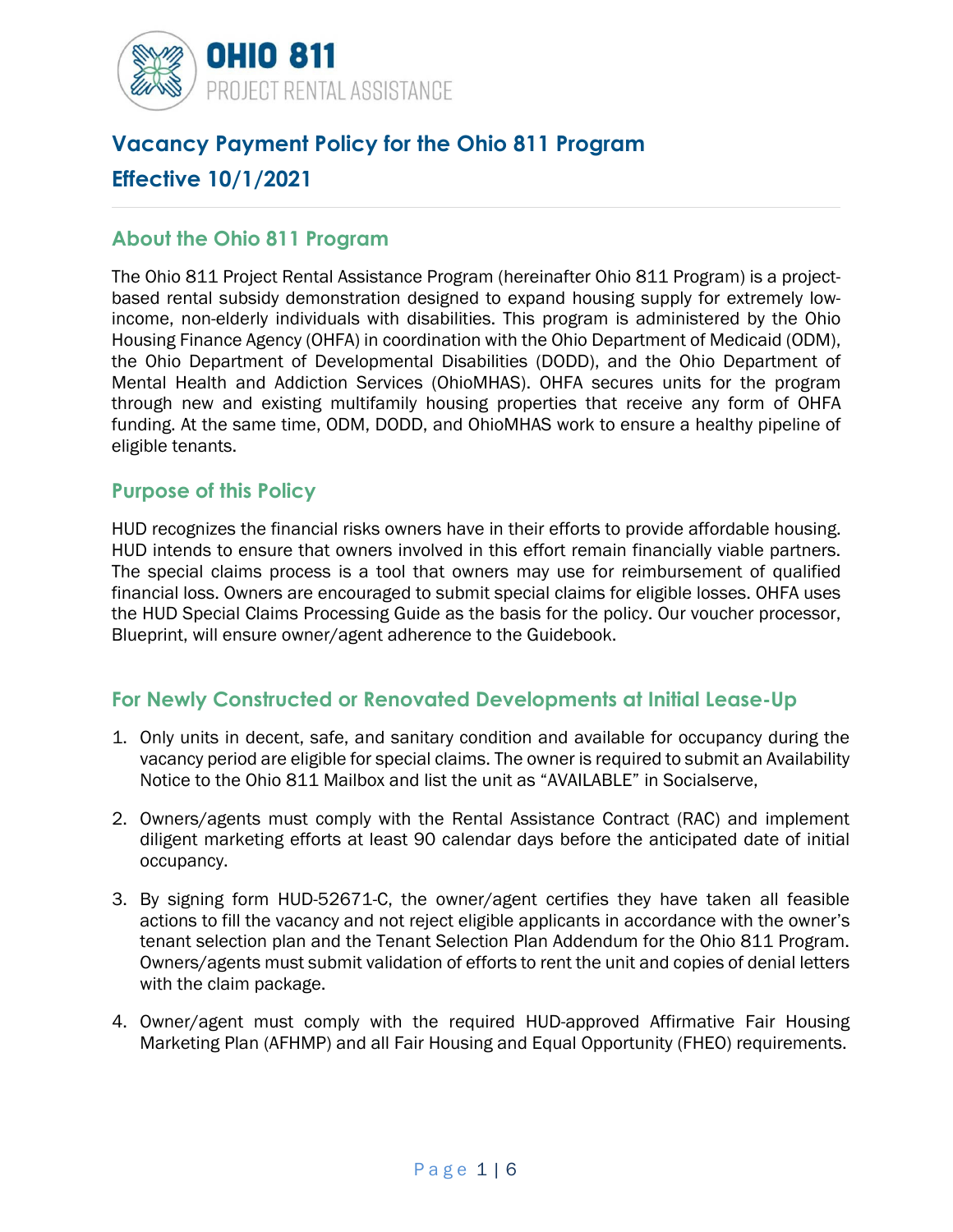

## **For Previously Occupied Units in Existing Developments**

The owner/agent is eligible to submit a special claim for vacancy loss after rent-up if:

- 1. Upon learning of an anticipated vacancy, the owner/agent submits an Availability Notice to the Ohio 811 Mailbox and the voucher processor, Blueprint. The owner/agent has no more than 5 days to submit this information.
- 2. Once the vacancy has occurred, the MAT40 move out must immediately be transmitted via TRACS.
- 3. Owners are eligible to submit if the former tenant was receiving rental assistance at moveout; or if the rental assistance had been terminated prior to move-out, due to the tenant's failure to comply with his/her responsibilities to fulfill program requirements. See the HUD Special Claims Processing Guide and the HUD Handbook 4350.3: Occupancy Requirements of Subsidized Multifamily Housing Programs for examples.
	- a. Note: Owners cannot submit a special claim for the unit when termination of rental assistance was based on the tenant's income increasing to where he/she no longer qualifies for assistance or for the period of occupancy by a police officer or security personnel.
- 4. The owner/agent is eligible to submit a special claim only for units in decent, safe, and sanitary condition and available for occupancy during the vacancy period. Vacancy loss claims may not be paid for the days a unit is being prepared for re-occupancy.
- 5. The owner/agent has taken and continues to take all feasible actions to fill the vacancy. Owner/Agent is required to submit proof of actions to fill the vacancy with the special claim package including disposition of referred tenants, copies of denial letters, and outcome of appeals, if any.
- 6. The owner/agent has only rejected applicants in accordance with the owner's tenant selection plan and the Tenant Selection Plan Addendum for the Ohio 811 Program. The owner/agent must submit copies of denial letters with the special claim package.
- 7. By signing form HUD-52671-C, the owner/agent certifies they have not caused the vacancy by violating the lease, the RAC, or applicable laws and have complied with all HUD requirements on termination of tenancy listed in HUD Handbook 4350.3 REV-1, Chapter 8.

#### **Making a Claim for Vacancy Payments**

The owner/agent makes this request by completing Part A of HUD Form 52671-C Special Claims for Regular Vacancies, along with HUD-52670-A Part 2 Special Claims Schedule and submitting it to the voucher processor. Owner/Agent cannot submit a vacancy claim until 60 days after the availability date, or a new tenant has moved in (the earlier of the two). Owners cannot submit claims if the MAT40 move-out is not reported on the Housing Assistance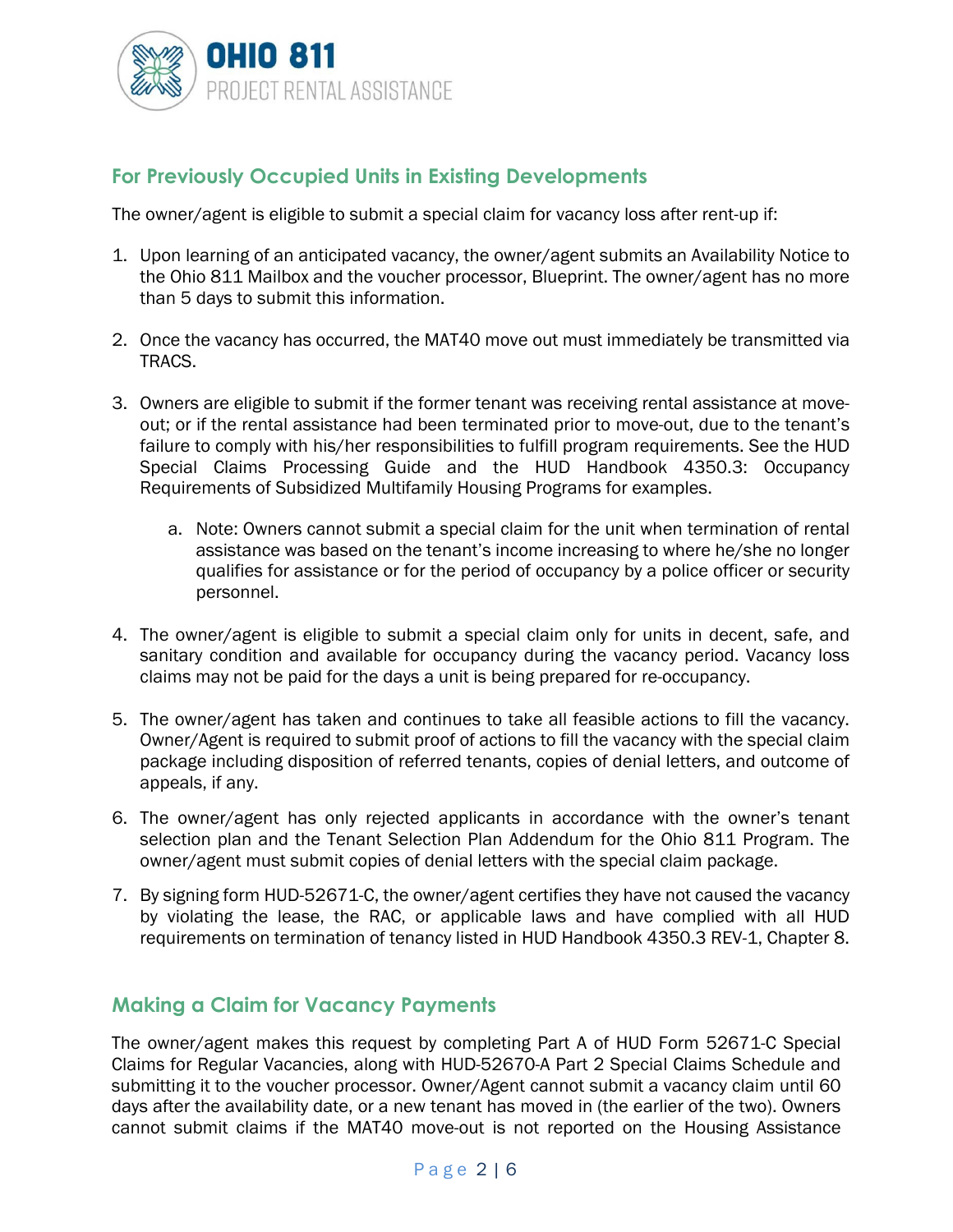

Payment voucher (HAP) and a simultaneous move-out notification is sent to the Ohio 811 Mailbox. If the move-in occurred during the claim period, owners are required to transmit the MAT10 move-in via TRACS.

Please see Attachment A: Vacancy Claims Checklist at the end of this policy for a list of required items needed to successfully complete a request for Vacancy Payments.

#### **Claim Timeline**

The completed claim form and documentation must be received by Blueprint within 180 days of the date available for occupancy.

Claims cannot be submitted until 60 days from the date available (line 3 on the HUD form 52671-C) or a new move-in has occurred.

The claim period cannot exceed 60 days. The claim period begins the day the unit is available for occupancy and ends with either a new move-in or 60 days.

Blueprint will review all claims within 30 days of the date received. If the claim requires additional information, Blueprint will e-mail the owner/agent, and new information is to be received within ten days. If the requested information is not received, the claim will be denied. Owners can continue to submit corrections if the 180 days have not elapsed.

Owners/Agents have up to the 180-day window to request funds on the HAP voucher.

Owner/Agents may not lease the available unit until the end of the referral and application process.

Please see Attachment A: Vacancy Claims Checklist at the end of this policy for a list of required items needed to complete a request for Vacancy Payment successfully.

## **Contact Us**

Please visit the Ohio 811 Program website or e-mail the Ohio 811 Mailbox at 811Program@ohiohome.org.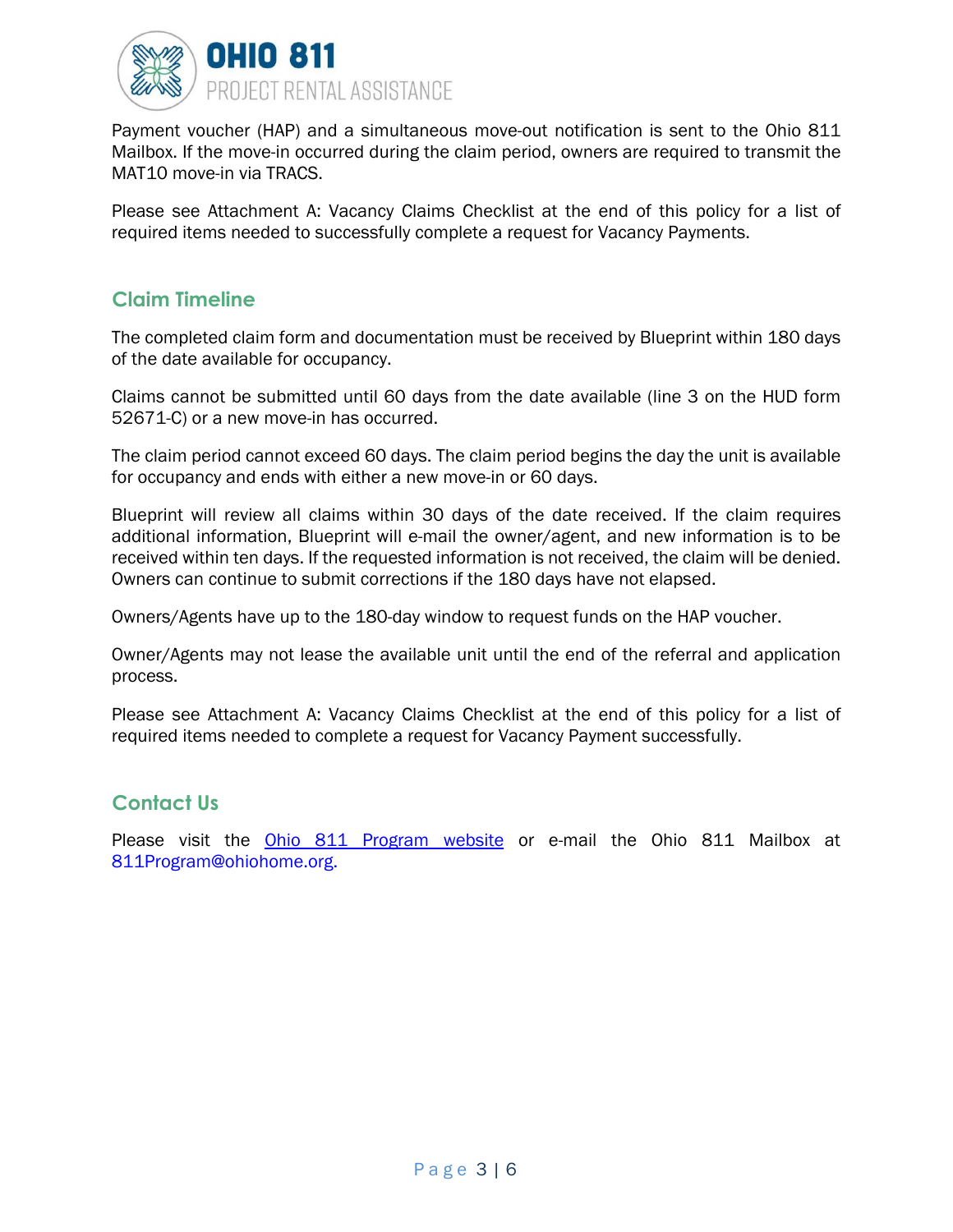

## **Attachment A: Vacancy Claims Checklist (for Ohio 811 Program only)**

## **Checklist for Section 8 Special Claims for** *REGULAR VACANCY*

| Project Name:           |  |
|-------------------------|--|
| <b>Contract Number:</b> |  |
| Unit Number:            |  |
|                         |  |
| <b>Contact Name:</b>    |  |
| Contact Phone Number:   |  |
| Email:                  |  |

## **Include the following required items from the checklist. All documentation** *MUST* **identify the unit number and date.**

| Check | <b>Item Description</b>                                                                                                                                                                                                                                                                                        |
|-------|----------------------------------------------------------------------------------------------------------------------------------------------------------------------------------------------------------------------------------------------------------------------------------------------------------------|
|       | Completed form HUD-52670-A Part 2 (MUST be signed and dated)                                                                                                                                                                                                                                                   |
|       | Completed form HUD-52671-C ( <b>MUST</b> be signed and dated)                                                                                                                                                                                                                                                  |
|       | A copy of the signed form HUD-50059 (all pages) completed at move-in for the former<br>tenant, which shows the amount of the security deposit required                                                                                                                                                         |
|       | Documentation that the appropriate security deposit was collected from the tenant<br>(i.e., a copy of the original lease, a copy of the tenant's ledger card, or a copy of the<br>receipt(s) for security deposit)                                                                                             |
|       | A copy of the security deposit disposition notice provided to the tenant that<br>indicates the move-out date, amount of security deposit collected, amount of<br>security deposit returned, and any charges withheld from the deposit for unpaid<br>rent, tenant damages, or other charges due under the lease |
|       | Documentation that verifies the date the unit was ready for occupancy (i.e., Make<br>Ready Form, Maintenance Record, etc.)                                                                                                                                                                                     |
|       | Proof of actions taken to fill the vacancy (copies of referral letters from Waitlist<br>Manager, copies of correspondence verifying attempts to house referrals) If the<br>owner / agent denied referrals, copies of denial letters must be submitted with<br>package                                          |
|       | HAP adjustment pages for move-out and new move-in. Per HUD Special Claims<br>Processing Guide Section 1-5, C; Section 3-3, C-5; Section 3-5, A.                                                                                                                                                                |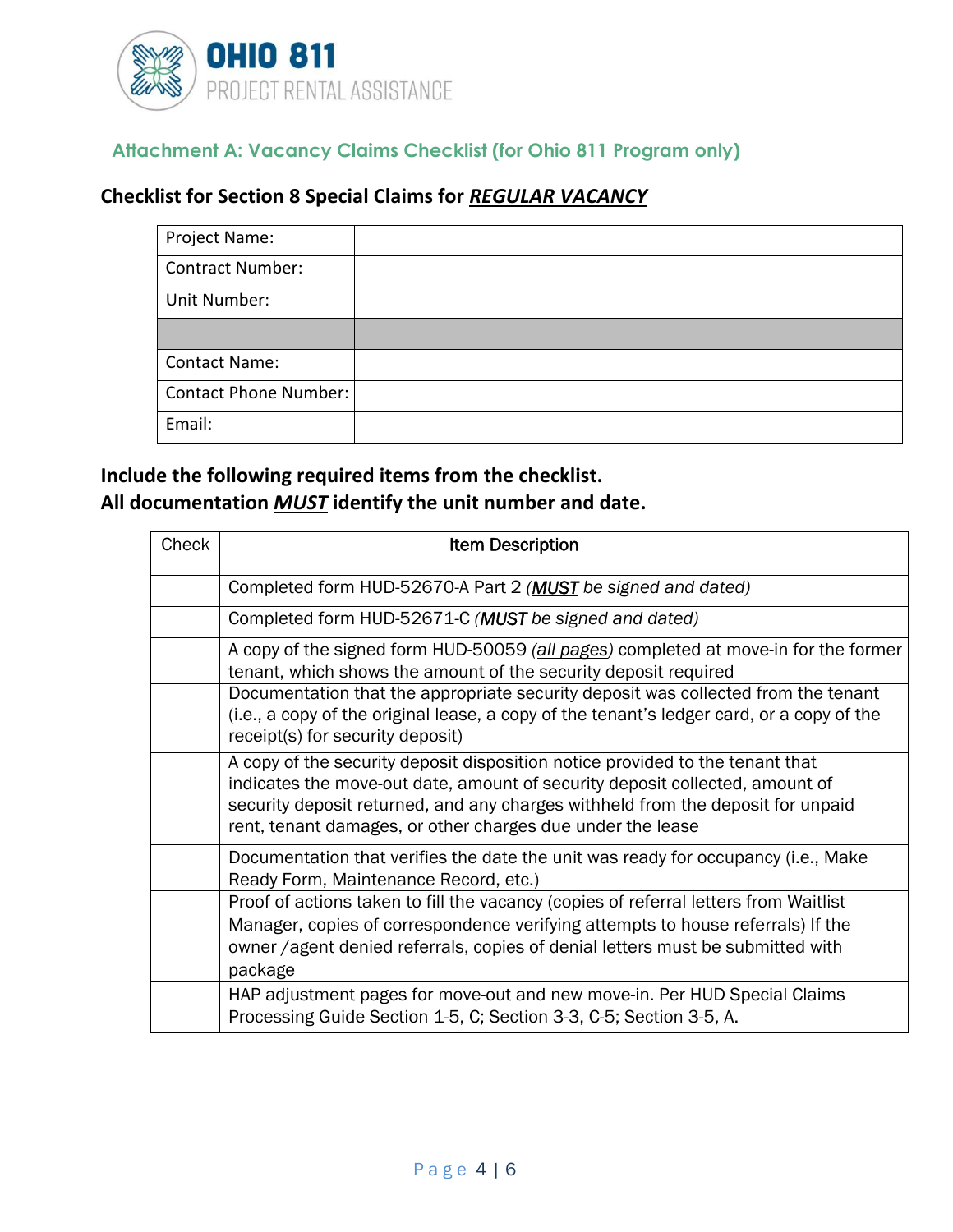

## **Disposition of the Program Unit After the Vacancy Payments Expire**

Thirty days after the vacancy claim period has expired, a Program Unit that remains unleased to a Prospective Tenant will be released to rent to any qualifying tenant according to the property's Tenant Selection Plan. OHFA will provide the owner a 15-day notice to begin processing non-811 applications. OHFA, at its sole discretion, may extend the 30 days if a candidate is in the application and or appeal process with approval or decision to occur within two weeks.

• If the number of Program Units falls below the number required in Exhibit 1 of Part I of the Rental Assistance Contract or Exhibit 2 of the Operating Assistance Contract, the next available unit must be held as a Program Unit until the required number of Program Units are met.

#### **Definitions**

Application Period: The application period begins when the prospective tenant applies and ends when either housed or at the end of the appeal process.

Availability Notice: A written notification on a form supplied by OHFA to Blueprint and the Waitlist Manager that a Program Unit will be vacated. The written notice must be sent to the Ohio 811 Mailbox and to the Blueprint Mailbox within the timeframes indicated in this policy.

Blueprint Mailbox: jennyd@blueprinthousing.org.

Ohio 811 Mailbox: 811Program@ohiohome.org.

Program Unit: Any eligible Ohio 811 Program unit that is under a Rental Assistance Contract.

Prospective Tenant: An individual or a household deemed eligible for the Ohio 811 Program through the Socialserve referral database becomes a Prospective Tenant when referred to an available Program Unit.

Referral Agent: An individual who assists Prospective Tenants to participate in the Ohio 811 Program. Referral Agents are responsible for identifying eligible individuals, assisting them with the application process, and verifying that they are linked to services and supports needed to live independently.

Referral Period: The referral period begins with a vacant unit (either existing property or new property) and ends when the prospective tenant selects a property.

Rental Assistance Contract (RAC): The contract between the property owner and OHFA detailing the Ohio 811 Program relationship.

Socialserve: The database used to refer eligible Ohio 811 Program participants to available Program Units.

Tenant Selection Plan Addendum: The policy document that provides guidance as to how OHFA expects Ohio 811 Program referrals to be processed.

Vacancy Payment: 80% of the daily contract rent for a Program Unit eligible for vacancy